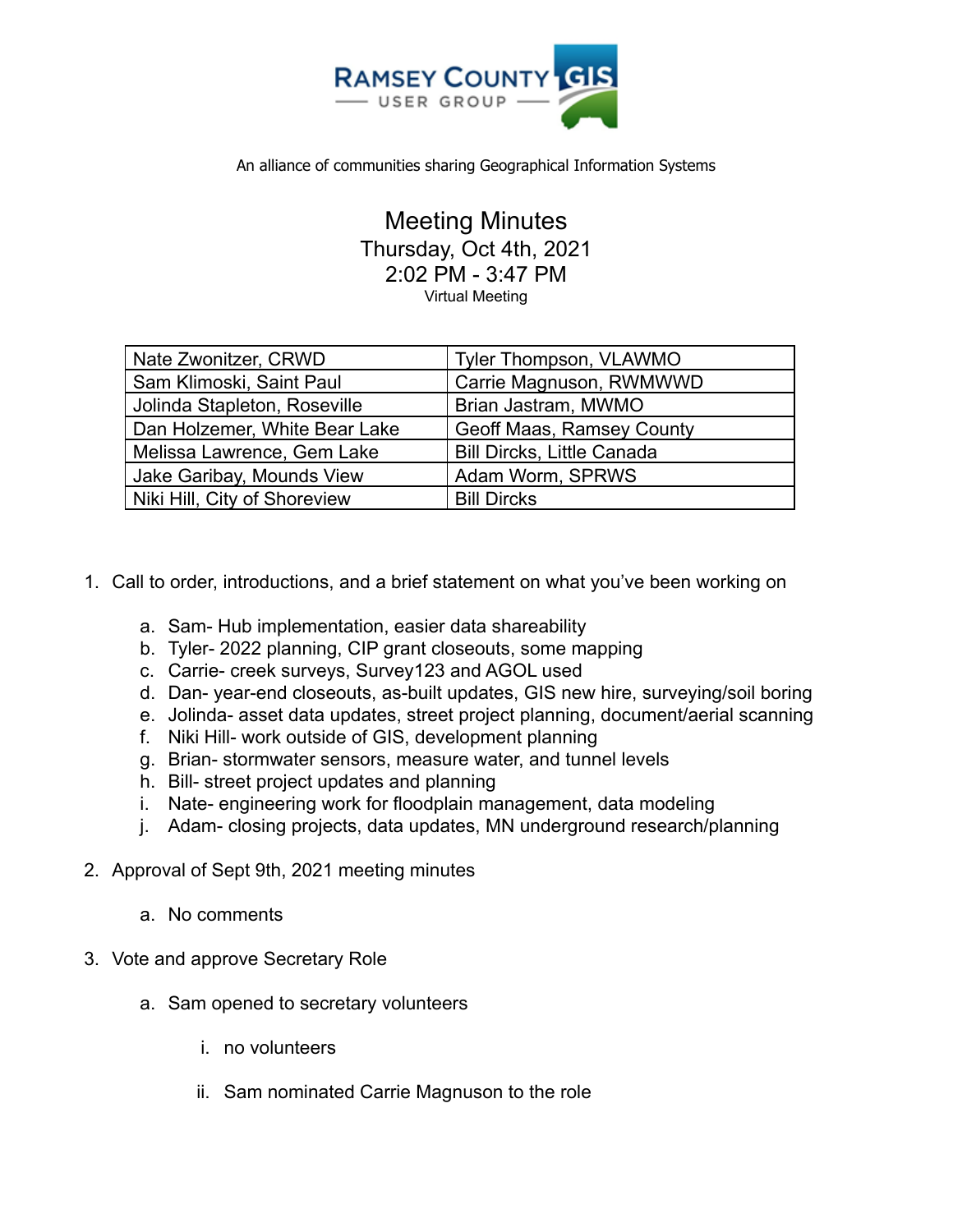

An alliance of communities sharing Geographical Information Systems

- iii. Niki Hill seconded
- iv. Motion passed unanimously
- 4. Ramsey County Update- Geoff
	- a. Vendor review process for Pictometry- going with EagleView
		- i. Orthophotos will be "certified"- meaning it adheres to accuracy standards
	- b. \$57xxx total cost for NearMap to the County
	- c. County would like to maintain a regular collection cycle.
	- d. \$42,845 would be the average cost to the group over the next 5 years
- 5. Vote to approve 2022 budget proposal
	- a. LiDAR/Nearmap/EagleView cost to the group could possibly be reduced
		- i. \$28,500, \$28,575, \$25000, respectively for 2022
			- 1. ~\$25k from 2023 onward
		- ii. Sam- do we need to table the discussion about the LiDAR contribution
		- iii. Nate- will the next four years of expenses deplete budget, comparing member dues
		- iv. Still in good standing to approve, but should table imagery collection contribute to crunching the numbers?
	- b. Dan- by contributing to Ramsey County we have a "seat at the table" for data/aerial requests on future projects
	- c. Dan- Esri users group meeting hasn't paid for the chair to go to users conference in years past, can we add to the budget?